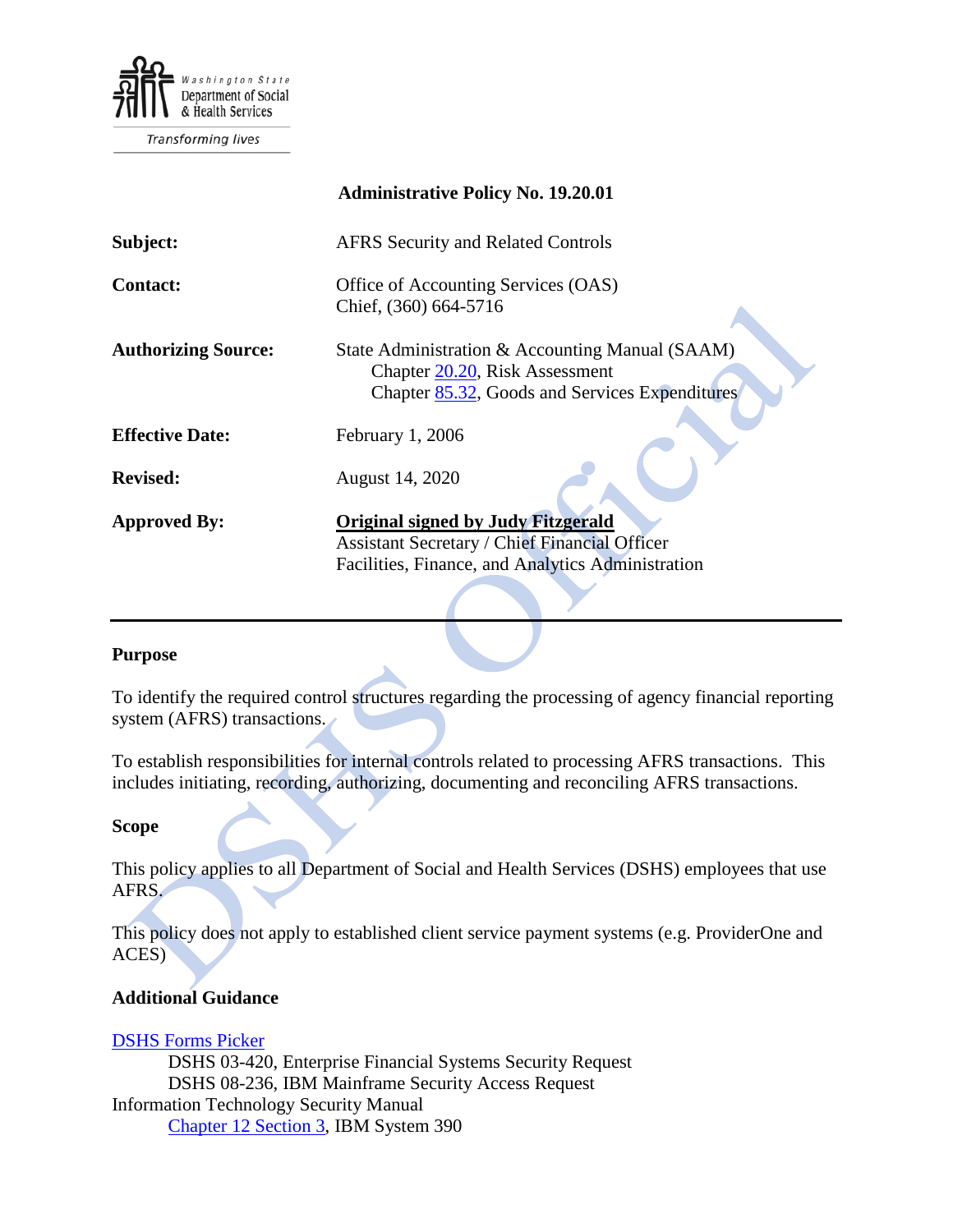Administrative Policy No. 19.20.01 August 14, 2020 Page 2

DSHS Administrative Policies

[5.04,](http://one.dshs.wa.lcl/Policies/Administrative/DSHS-AP-05-04.pdf) Records Retention [19.70.60,](http://one.dshs.wa.lcl/Policies/Administrative/DSHS-AP-19-70-60.pdf) Vendor/Provider Registration Process [19.85.32,](http://one.dshs.wa.lcl/Policies/Administrative/DSHS-AP-19-85-32.pdf) Signature Authority for Financial Documents

# **Definitions**

**Agency financial reporting system (AFRS)** is the state of Washington's official accounting system.

**Department** refers to the Department of Social and Health Services (DSHS).

**Exception code process** is the process in AFRS to make payments for specific items when an AFRS statewide vendor number is not available. It is intended to be used for one-time payments to vendors for non-taxable purposes.

**Headquarters fiscal program managers (FPM)** are principle fiscal contacts as listed on the financial services administration's [Staff Program Assignment List,](http://one.dshs.wa.lcl/FS/Fiscal/Accounting/Documents/Staff%20Program%20Assignment%20List.xlsx) as posted on the office of accounting service's intranet under contact information.

**Program** means the affected DSHS programs, including the division, office, or staff designated by the assistant secretary or division director as being responsible for compliance with this policy.

**Segregation or separation of duties** means work responsibilities and assignments that are divided, or segregated, among multiple staff as a way to reduce the risk of error or inappropriate actions. For example, the responsibilities for authorizing transactions, recording transactions, and handling related assets should be assigned to three different staff.

# **Policy**

# **A. Agency financial reporting system (AFRS) access is limited to authorized staff.**

- 1. The enterprise financial systems security request (DSHS Form 03-420) and the IBM mainframe security access request (DSHS Form 08-236) must be used to request staff access to AFRS (if view only access is required complete DSHS form 08-236).
- 2. The DSHS headquarters fiscal program managers must resolve any discrepancies regarding an employee's access to AFRS.
- 3. All access requests must be approved by the office of accounting services (OAS) chief, headquarters fiscal program manager (FPM), or designee, as indicated on the enterprise financial systems security request (DSHS Form 03-420).
	- a. The OAS chief may grant and remove access for program staff to release bypass JV's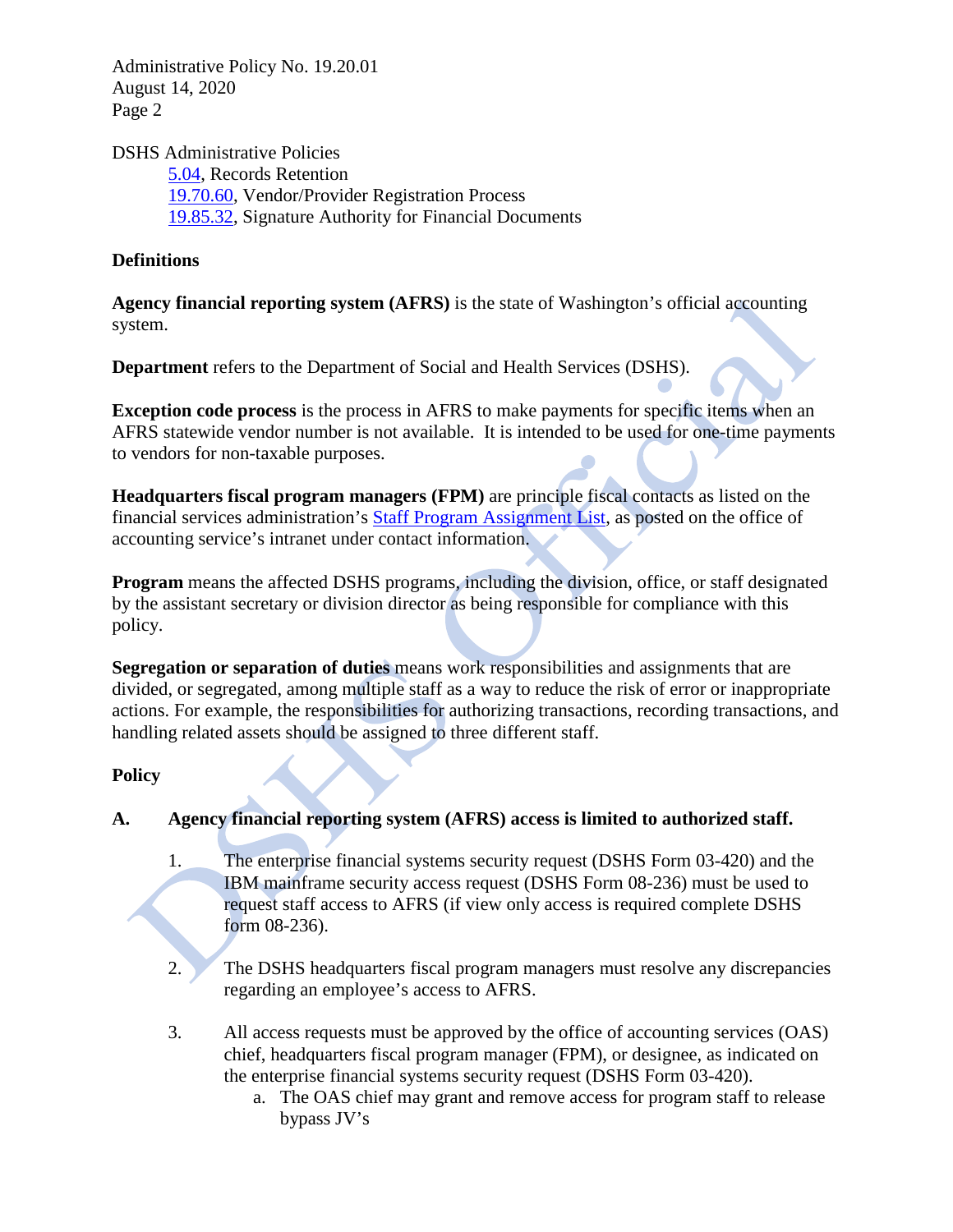### **B. The department will assign specific batch types to staff when granting AFRS access.**

- 1. The department will limit an employee's access to specific batch type(s), depending on the individual's access needs.
- 2. The department will grant an employee access to all batch types, when the need for this access is documented and approved by the OAS chief.
- **C. The department will remove staff access to AFRS when access is no longer needed.**  DSHS Programs must submit enterprise financial systems security request (DSHS Form 03-420) and IBM mainframe security access request (DSHS Form 08-236) to terminate an employee's access to AFRS when:
	- 1. An employee no longer requires AFRS access
	- 2. An employee leaves employment with DSHS or transfers to another office.

# **D. The department will perform a semi-annual review (every six months) and perform a biennial re-certification (once every biennium) of staff AFRS access**.

- 1. The semi-annual review will be conducted by the DSHS fiscal program managers. They will review the list of individuals who have AFRS access. If any individuals are identified as no longer needing access, the DSHS fiscal program manager (FPM) will submit the enterprise financial systems security request (DSHS Form 03-420) and the IBM mainframe security access request (DSHS Form 08-236) to remove that person's access. If the workbooks are not received by a specified date, access will be removed.
- 2. Once every biennium (in the even year), the OAS chief will require that all individuals who require AFRS access submit new security request forms. If the forms are not received by a specified date, access will be removed.

# **E. All AFRS batches must be approved by authorized staff.**

Prior to a batch (payment or non-payment) being released in AFRS, the batch must have been reviewed and approved by an individual with financial signature authority and must be someone different from the preparer to ensure segregation of duties. This control must be in place to provide reasonable assurance that transactions are accurate and complete prior to being entered into AFRS.

#### **F. Only financial toolbox batches that have been uploaded into AFRS without an error may be released.**

When the financial toolbox is used to enter data into AFRS, the batch must only be released when the upload of the document does not result in any errors. If a toolbox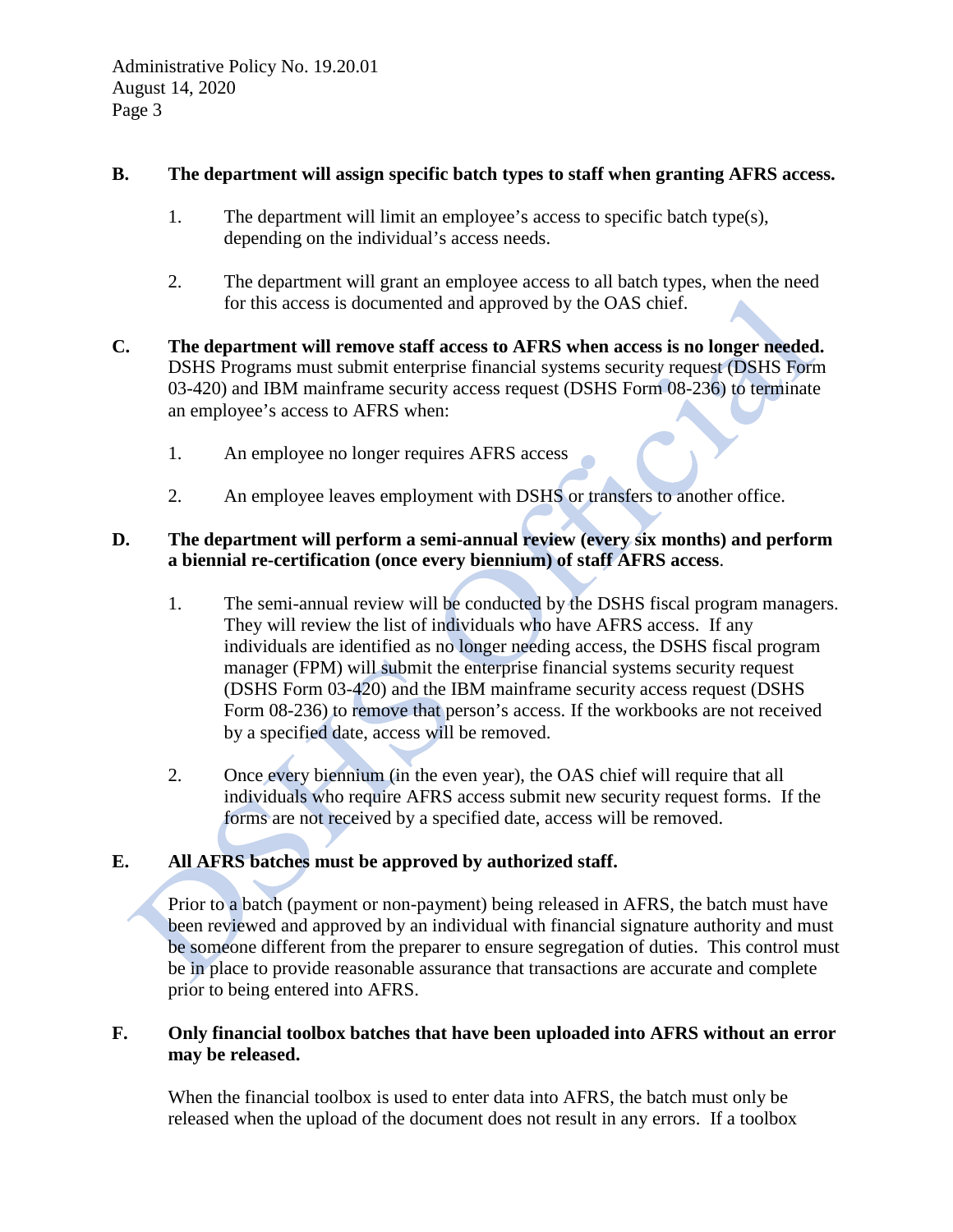document is loaded and error(s) are noted in AFRS, **the batch must be deleted**, the toolbox document corrected, and then reloaded (i.e. financial toolbox batches with errors are **not to be corrected in AFRS**). This is done to ensure the originating document matches what is recorded in the AFRS system.

### **G. Reconciliation of all payments is required.**

- 1. Regardless of how the document was entered into AFRS (manual or financial toolbox), an independent reconciliation of the payment register to supporting documentation must be performed for all payment transactions. The individual performing the reconciliation cannot be the preparer, approver, submitter or releaser.
- 2. The payment register must be signed and dated by the reviewer and maintained according to the approved records retention schedule.
- 3. Reconciliation of the payment register to the input documents must be performed timely, no later than five (5) business days from the date of payment register.

# **H. All journal vouchers must be processed using the financial toolbox.**

- 1. At a minimum, the following tabs must be used for each financial toolbox document:
	- a. Approval
	- b. Explanation
	- c. Upload (to include the toolbox upload)
	- d. JV
	- e. Supporting documentation (e.g. ER report, email, etc.)
- 2. All financial toolbox documents must contain a detailed explanation so an individual reviewing the document can follow the purpose and reason for the entries without further explanation. In addition, sufficient support documentation must be provided so the reviewer can verify the transactions made are accurate.

# **I. Naming of financial documents must be consistent across the department.**

1. For payment files (i.e. vouchers), the document number assigned must consist of the following:

| a.             | $1st$ digit            | $\mathfrak{C}(\mathcal{N})$ |
|----------------|------------------------|-----------------------------|
| b.             | $2nd$ thru $3rd$ digit | Batch type                  |
| $\mathbf{c}$ . | $4th$ thru $8th$ digit | Assigned sequential number  |
| d.             | Example                | VKJ00210                    |

- 2. For non-payment files (i.e. journal vouchers), the document number assigned must consist of the following:<br>a.  $1<sup>st</sup>$  and  $2<sup>nd</sup>$  digit "JV"
	- a.  $1<sup>st</sup>$  and  $2<sup>nd</sup>$  digit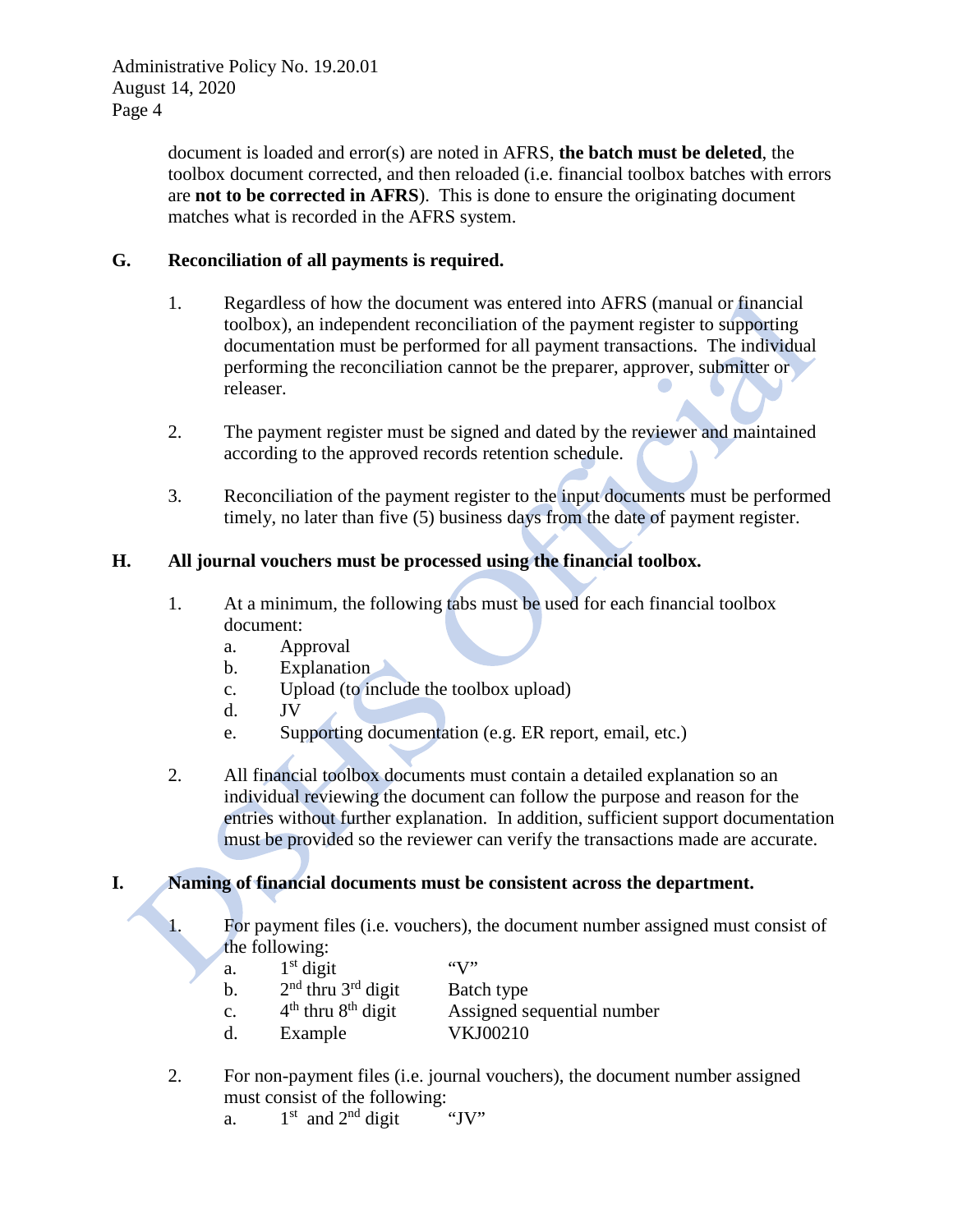| b. | $3rd$ and $4th$ digit  | Batch type                 |
|----|------------------------|----------------------------|
| c. | $5th$ thru $8th$ digit | Assigned sequential number |
| d. | Example                | <b>JVKJ0833</b>            |

- 3. When preparing a bypass JV, the  $3<sup>rd</sup>$  and  $4<sup>th</sup>$  digit of the document number will be the batch type of the originating office.
	- a.  $1^{\text{st}}$  and  $2^{\text{nd}}$  digit "JV"<br>b.  $3^{\text{rd}}$  and  $4^{\text{th}}$  digit Batch
		-
	- b.  $3^{\text{rd}}$  and  $4^{\text{th}}$  digit Batch type of originating office<br>c.  $5^{\text{th}}$  thru  $8^{\text{th}}$  digit Assigned sequential number c.  $5<sup>th</sup>$  thru  $8<sup>th</sup>$  digit Assigned sequential number
	- d. Example JVSA0833
- 4. The numbering series used for both payment and non-payment document numbers are to run sequentially through a biennium. The numbering scheme must restart at the beginning of a new biennium (e.g. JVKJ0001).
- 5. This numbering scheme may not apply to automated batches.

### **J. The management operations document imaging system (MODIS) is the official records retention system for all journal vouchers (JVs).**

- 1. Programs will ensure that all JVs are submitted and placed into MODIS. MODIS must be used unless a waiver is granted by the OAS chief.
- 2. All documents must be imaged in MODIS no later than 30 days from the date of release.
- 3. Batch type owners are responsible to ensure 100% of their JVs are placed in MODIS. They must conduct an inventory on an annual basis and verify all numbers have been accounted for. If a number has been voided or the document was not processed, the control (JV) log should indicate the status of that number and reason MODIS does not contain that document.

# **Procedures**

# **A. Obtaining approval for AFRS access.**

1. Program staff or their supervisor must:

- a. Complete the IBM mainframe security access request (DSHS Form 08- 236)
- b. Complete the enterprise financial systems security request (DSHS Form 03-420).
- c. If the employee is requesting access to all batch types, written justification is required.
- d. Submit documentation to either the employee's manager, FPM, or both.
- 2. Employee's manager must: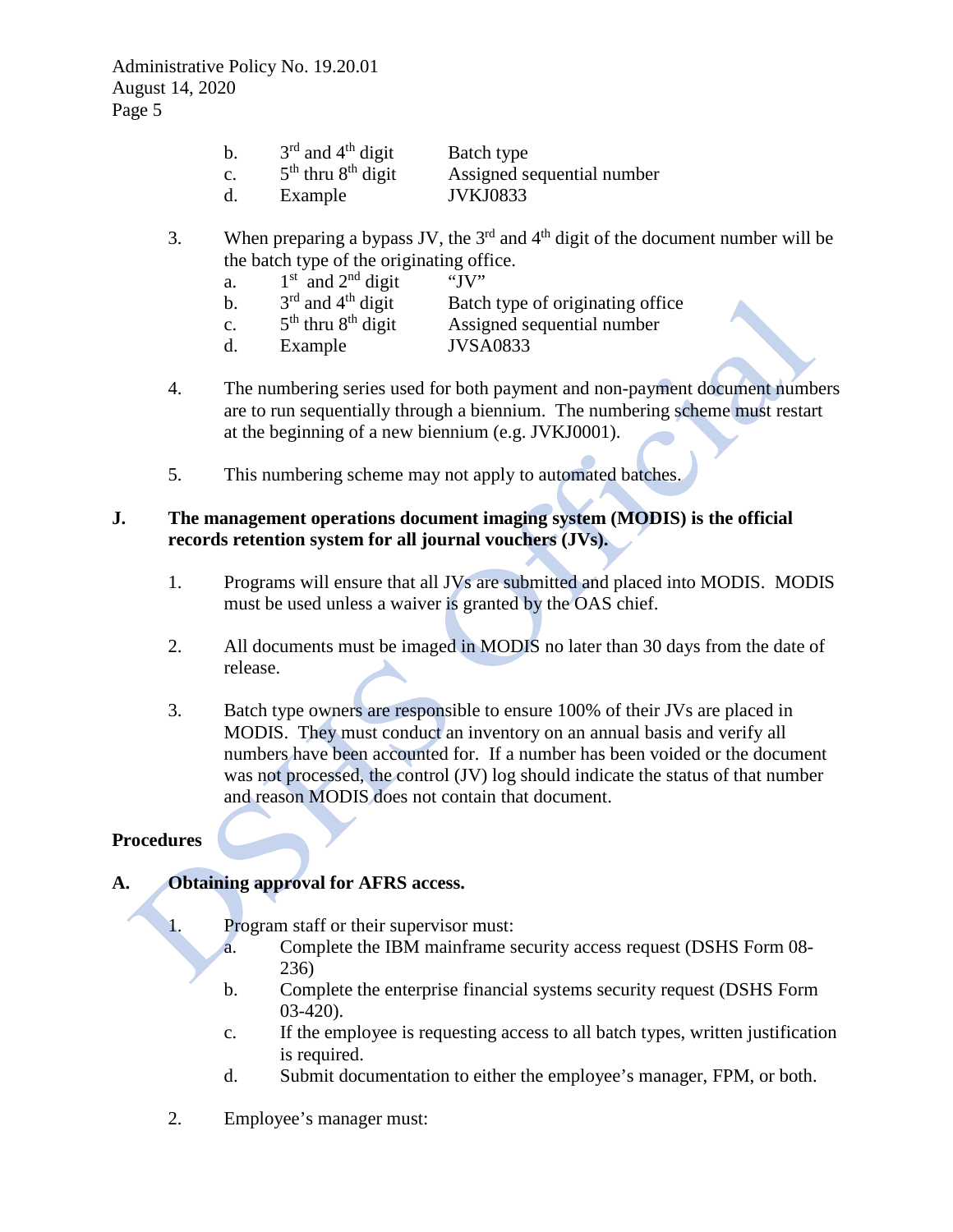- a. Review and approve or return the form, as appropriate.
- b. Forward the completed approved forms, and supplemental documentation, if any, to the headquarters FPM.
- 3. Headquarters FPM, or designee must:
	- a. Review and approve or return the forms, as appropriate.
	- b. Forward the approved IBM mainframe security access request (DSHS Form 08-236) for processing to the address listed on the form.
	- c. Forward the approved enterprise financial systems security request (DSHS Form 03-420) to the address listed on the form*.*
- 4. The OAS chief must approve all requests for an individual's access to all batch types.
- 5. The Technology Operations Center will:
	- a. Update individual access to AFRS and the IBM mainframe, based on the forms received

# **B. Conducting semi-annual and biennial reviews of staff AFRS access.**

1. Semi-annual review – (performed in April and October every year)

The OAS chief must:

- a. Request current lists of employees with AFRS access and with IBM Mainframe access from the [Technology Operations Center.](https://etrequests.dshs.wa.lcl/)
- b. Forward the lists to the appropriate fiscal program managers for the semiannual review.

# DSHS fiscal program managers (FPM) must:

- a. Review the list of individuals who have AFRS access.
- b. If any individuals are identified as no longer needing access, the DSHS fiscal program manager (FPM) will submit enterprise financial systems security request (DSHS Form 03-420) and IBM mainframe security access request (DSHS Form 08-236) for processing to the addresses listed on the forms to terminate the employee's access to AFRS and the IBM mainframe.

The Technology Operations Center will:

- a. Provide current lists of employees with AFRS access and with IBM mainframe access to the OAS chief, as requested.
- b. Update individual access to AFRS and the IBM mainframe, based on the forms received.
- 2. Biennial review (performed in April every other year, in place of the semiannual review)